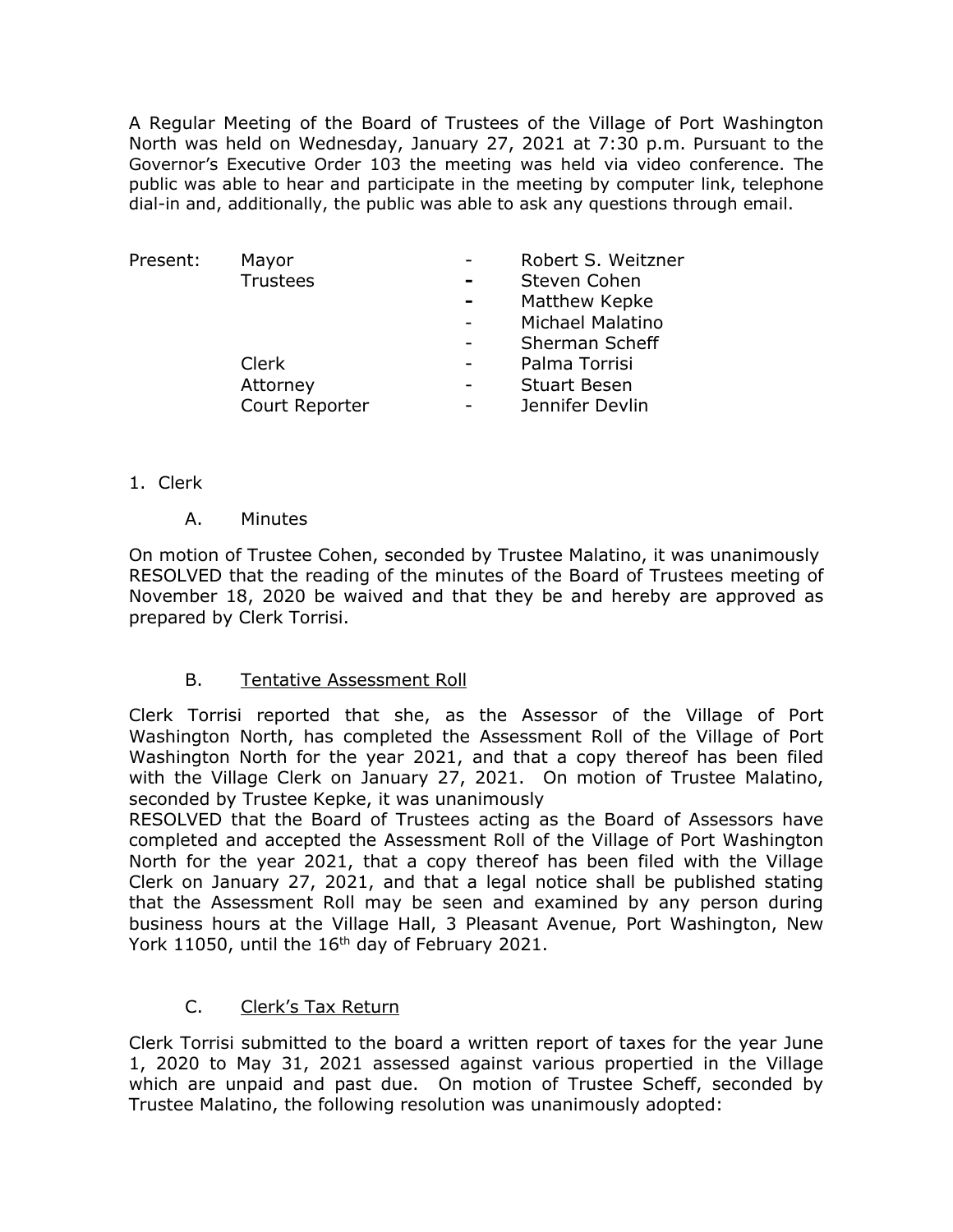WHEREAS the Village Clerk on the  $27<sup>th</sup>$  day of January 2021 did return and file an account of unpaid taxes to this Board for the year 2020, to wit:

#### **VILLAGE OF PORT WASHINGTON NORTH CLERK'S TAX RETURN 2020 TAXES**

JANUARY 27, 2021

Year Assessed To Section Block Lot Unit \$ Amount Angelo & Filomena Gaudioso 4 J 38 1,657.02 + Penalties Franklin Stainless Corp. 4 J 636 114.48 + Penalties 2020 Morgan Construction & Development 4 J 776 881.23 + Penalties Filomena Gaudioso 4 Q 234 631.17 + Penalties Cesar & Teresa Collier 4 126 5 1,275.90 + Penalties Hans Weiss 4 135 39 1,119.24 + Penalties Ange Zurich 5 2 1 28.62 + Penalties

County of Nassau ) State of New York ) ss:

I, Palma Torrisi, Clerk of the Village of Port Washington North, Nassau County, New York, do hereby certify that the foregoing is a true and correct statement of the Tax Return of the Village of Port Washington North for the 2020 tax year as of January 27, 2021. Witness my hand and official seal of the said Village this 27<sup>th</sup> day of January 2021.

> \_\_\_\_\_\_\_\_\_\_\_\_\_\_\_\_\_\_\_\_\_\_ Palma Torrisi, Village Clerk

Seal

WHEREAS the Board of Trustees, at a meeting at the Village Hall in the Village of Port Washington North on the 27<sup>th</sup> day of January 2021 did examine such account and did compare it with the original tax rolls and did therefore certify to the effect that they found it to be correct, a copy of which certification is affixed hereto; and

WHEREAS from the account of unpaid taxes returned by the Clerk of the Village of Port Washington North, New York, to this Board for the year 2020, the following taxes still remain due and unpaid after diligent efforts have been made to collect the same, to wit:

| Year | Assessed To                         | Section Block Lot Unit |     |     | \$ Amount              |
|------|-------------------------------------|------------------------|-----|-----|------------------------|
| 2020 | Angelo & Filomena Gaudioso          | 4                      |     | 38  | $1,657.02 +$ Penalties |
| 2020 | Franklin Stainless Corp.            | 4                      |     | 636 | $114.48 +$ Penalties   |
| 2020 | Morgan Construction & Development 4 |                        |     | 776 | $881.23 +$ Penalties   |
| 2020 | Filomena Gaudioso                   | 4                      | O   | 234 | $631.17 +$ Penalties   |
| 2020 | Cesar & Teresa Collier              | 4                      | 126 | 5   | $1,275.90 +$ Penalties |
| 2020 | Hans Weiss                          | 4                      | 135 | 39  | $1,119.24 +$ Penalties |
| 2020 | Ange Zurich                         |                        |     |     | $28.62 +$ Penalties    |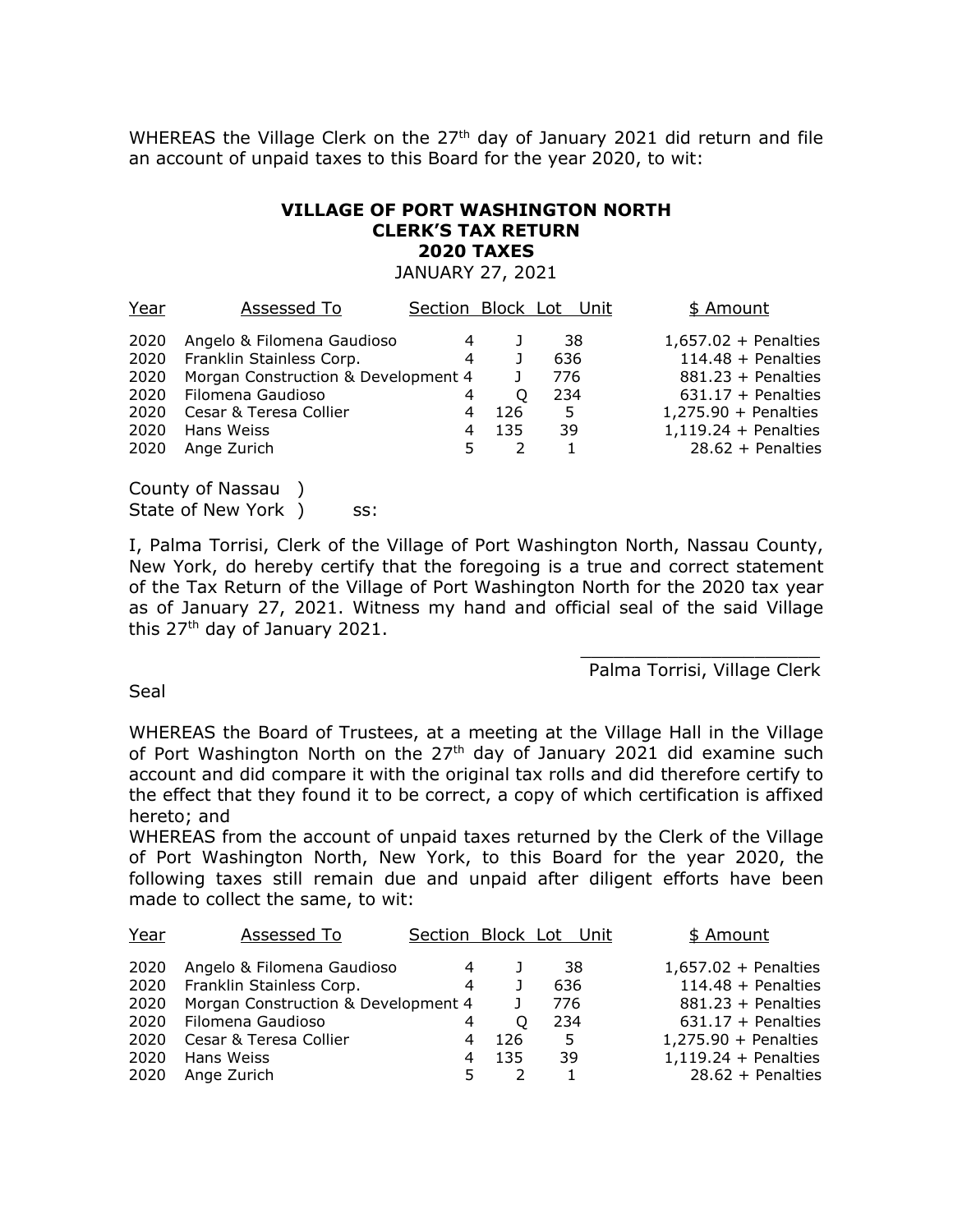NOW, THEREFORE, BE IT RESOLVED that this Board, pursuant to Article 14 of the Real Property Tax Law of the State of New York, determines to collect the amount of such unpaid taxes levied or assessed for the year 2020 by a tax sale in the manner and after the form and requirements as provided and prescribed by said Article, and completed subsequent to the 20<sup>th</sup> day of March 2021, but not later than June 30, 2021, in accordance with Section 1452, subdivision 4, of the Real Property Tax Law; that a copy of this resolution, certified by the Clerk shall be transmitted forthwith to the Treasurer of the Village with the account, affidavit and certificate of such unpaid taxes, and that the Village Treasurer, upon receiving such account of unpaid taxes and a certified copy of this resolution, be and hereby is authorized and directed to cause to be published in the official newspaper of the Village, once each week for three consecutive weeks, a list as shown in the tax roll with the amount of the tax, interest, fees and charges thereon, excepting therefrom such parcels of property on which the Village holds and owns one or more unredeemed certificates of tax sale; and also a notice that said real estate will, on a day to be determined by said Village Treasurer and specified in said notice, be sold at public auction at a place in said Village to be designated by said Village Treasurer, to discharge the tax, interest, fees and charges aforesaid, which may be due thereon at the time of such sale, and that the said Village Treasurer, at the time and place specified in said notice proceed with the sale of said real estate upon which such taxes are unpaid, as set forth above, and continue the same from day to day until the sale is completed; that such real estate shall be sold subject to any unpaid assessments thereon levied by the Village of Port Washington North and also subject to any unpaid tax liens purchased and held by the Village; and BE IT FURTHER RESOLVED that in all cases where no bid shall be made on a lot or parcel of land so offered for sale for any amount sufficient to pay the said tax, interest, fees and charges, the said premises shall be deemed to have been sold to and purchased by the said Village of Port Washington North.

State of New York ) County of Nassau ) ss:

We the undersigned, constituting the Board of Trustees of the Village of Port Washington North, hereby certify that we have compared the foregoing return and account of taxes for the year 2020, as submitted by the Village Clerk, with the original tax roll for the Village for the year 2020, from which such account was transcribed and find it to be correct.

Robert Weitzner, Mayor

\_\_\_\_\_\_\_\_\_\_\_\_\_\_\_\_\_\_\_\_\_\_\_\_\_\_\_\_\_

\_\_\_\_\_\_\_\_\_\_\_\_\_\_\_\_\_\_\_\_\_\_\_\_\_\_\_\_\_

\_\_\_\_\_\_\_\_\_\_\_\_\_\_\_\_\_\_\_\_\_\_\_\_\_\_\_\_\_ Steven Cohen, Trustee

Matthew Kepke, Trustee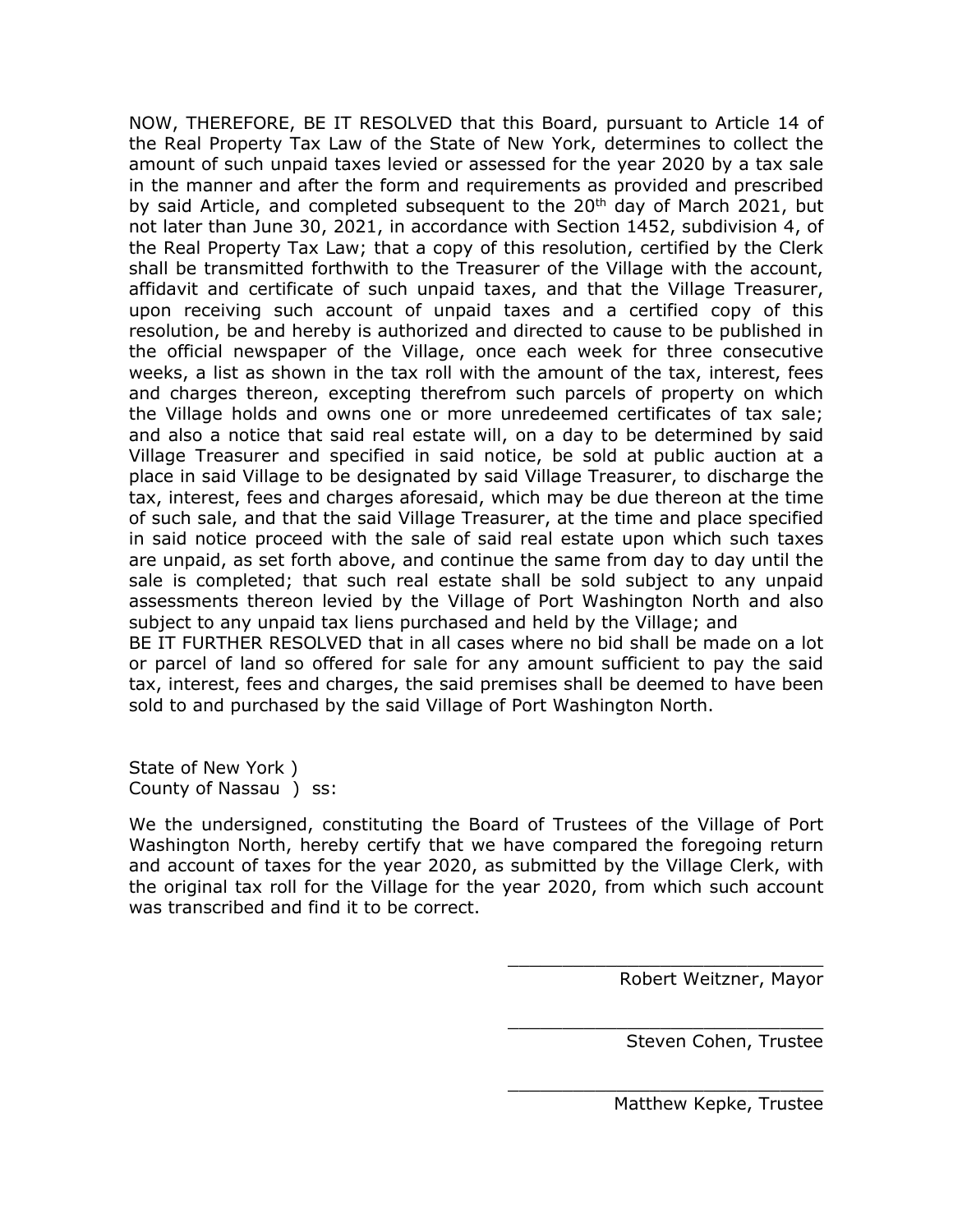Michael Malatino, Trustee

\_\_\_\_\_\_\_\_\_\_\_\_\_\_\_\_\_\_\_\_\_\_\_\_\_\_\_\_\_

\_\_\_\_\_\_\_\_\_\_\_\_\_\_\_\_\_\_\_\_\_\_\_\_\_\_\_\_\_ Sherman Scheff, Trustee

Sworn to before me this  $27<sup>th</sup>$  day of January 2021

\_\_\_\_\_\_\_\_\_\_\_\_\_\_\_\_\_\_\_\_\_\_\_\_\_ Palma Torrisi, Notary Public

State of New York ) County of Nassau ) ss:

I, Palma Torrisi, Clerk of the Village of Port Washington North, Nassau County, New York, do hereby certify that the foregoing is a true and correct copy of a resolution duly adopted by the Board of Trustees of the Village of Port Washington North at a regular meeting of said Board held on January 27, 2021 at which a quorum was present. Witness my hand and official seal of the said Village this 27th day of January 2021.

**SEAL** 

Palma Torrisi, Village Clerk

\_\_\_\_\_\_\_\_\_\_\_\_\_\_\_\_\_\_\_\_\_\_\_\_\_\_\_\_\_\_\_\_\_\_\_

# D. **Village Election**

On motion of Trustee Malatino, seconded by Trustee Cohen, the following resolution was unanimously adopted:

WHEREAS, the Village Clerk, as election officer of the Village of Port Washington North, has attempted to obtain the names of six residents of the Village of Port Washington North who would qualify to hold the office of Inspector of Election in accordance with the Election Law of the State of New York; and

WHEREAS, the Village Clerk has not been able to find six persons who reside within the Village of Port Washington North and who meet the requirements to be appointed as Inspectors of Election as specified in the Election Law and who are willing to serve as such;

NOW, THEREFORE, BE IT RESOLVED that the requirement that Inspectors of Election of the Village of Port Washington North reside within the Village of Port Washington North is hereby amended pursuant to Village Law Section 3-300 to provide that this Board of Trustees is hereby authorized to appoint any resident of the County of Nassau, who is otherwise duly qualified to act as an Inspector of Election, to act as an Inspector of Election for the Village of Port Washington North for the Village of Port Washington North's 2021 General Election.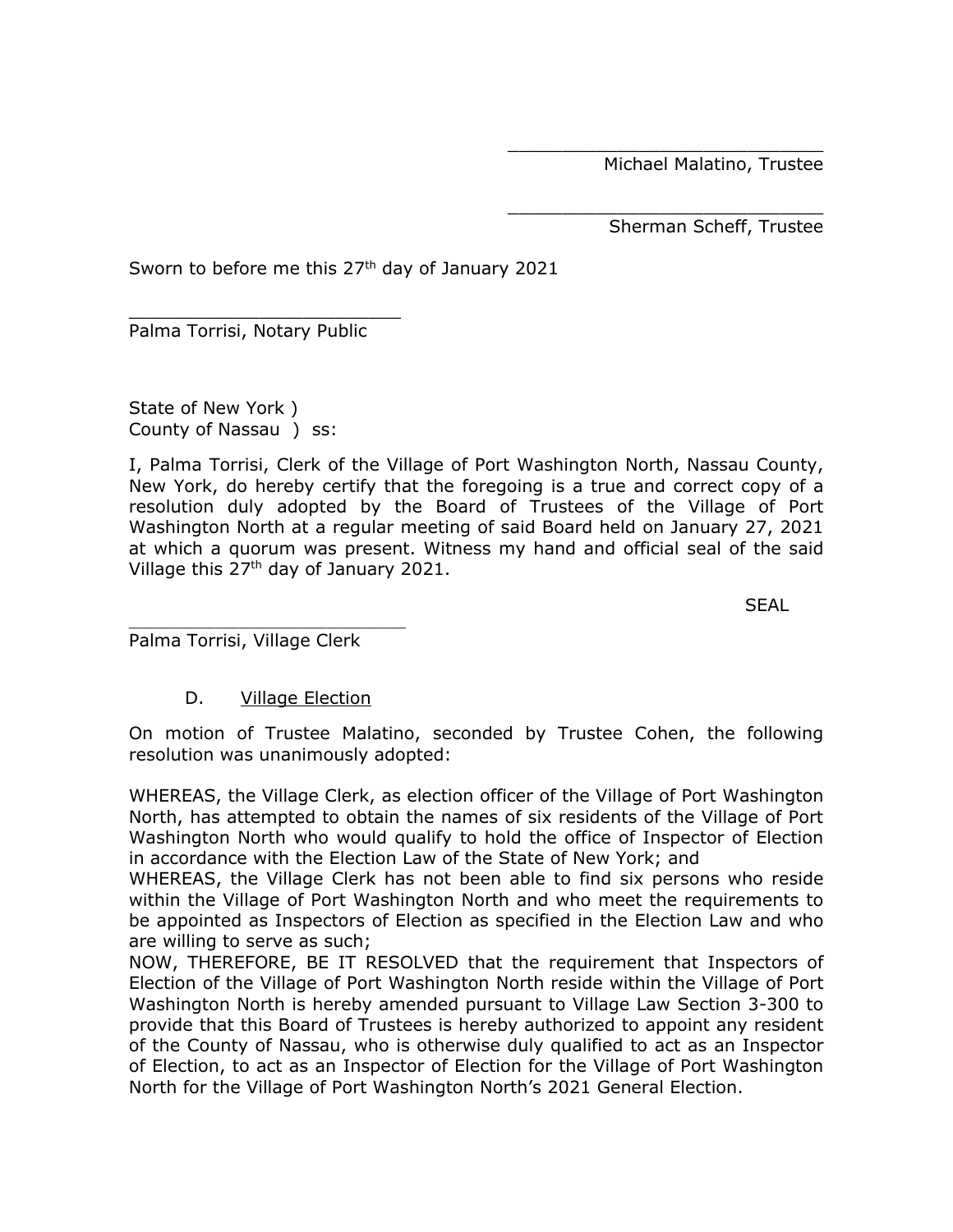Vote was recorded as follows: Trustee Cohen-aye, Trustee Kepke-aye, Trustee Malatino-aye, Trustee Scheff-aye, Mayor Weitzner-aye. Motion carried.

On motion of Trustee Kepke, seconded by Trustee Scheff, it was

RESOLVED that Maria D'Urso, Theodore Knopp, Cindy Perdikakis and Sandra Wright be and hereby are appointed Inspectors of Election for the 2021 General Village Election; that Carolina Cuy Cedeno, Concepcion Idavoy, Caroline Mastropieri, Paula Quinn and Peter Vanzer be and hereby are appointed Alternate Inspectors of Election; and that said Cindy Perdikakis be and hereby is appointed Chairperson of said Inspectors; and

BE IT FURTHER RESOLVED that, for each day worked, said Inspectors and Alternate Inspectors, except for the Chairperson, shall be compensated at the rate of \$175.00 per day and that said Chairperson shall be compensated at the rate of \$200.00 per day.

Vote was recorded as follows: Trustee Cohen-aye, Trustee Kepke-aye, Trustee Malatino-aye, Trustee Scheff-aye, Mayor Weitzner-aye. Motion carried.

# E. Grievance Day

On motion of Trustee Malatino, seconded by Trustee Scheff, it was unanimously RESOLVED that on the 16<sup>th</sup> day of February 2021, at the Village Hall, 3 Pleasant Avenue, Port Washington, New York 11050, the Board of Trustees and the Assessor will meet for the purpose of hearing complaints in relation to assessments from 10:00 a.m. to 2:00 p.m. on said day. Each complainant shall file with the Village Clerk on or before February 16, 2021 a statement under oath, specifying the respect in which the assessment complained of is incorrect, which statement must be made by the person whose property is assessed or by some person authorized to make such statement who has the knowledge of the facts stated therein.

### 2. Treasurer

A. On motion of Trustee Kepke, seconded by Trustee Cohen, it was unanimously

RESOLVED that the reading of the General Fund Abstract of Vouchers #229, totalling \$185,047.37, and Trust & Agency Abstract #168, totalling \$814.30, be waived and that they be and hereby are approved as prepared by Treasurer Bella.

B. Budget Report

On motion of Trustee Cohen, seconded by Trustee Malatino, it was unanimously RESOLVED that the Budget Report as of December 31, 2020, showing the General Fund Balance to be \$2,670,076.25 and the Trust & Agency Fund Balance to be \$18,698.40, and the modifications contained therein, be and hereby are accepted as prepared by Treasurer Bella.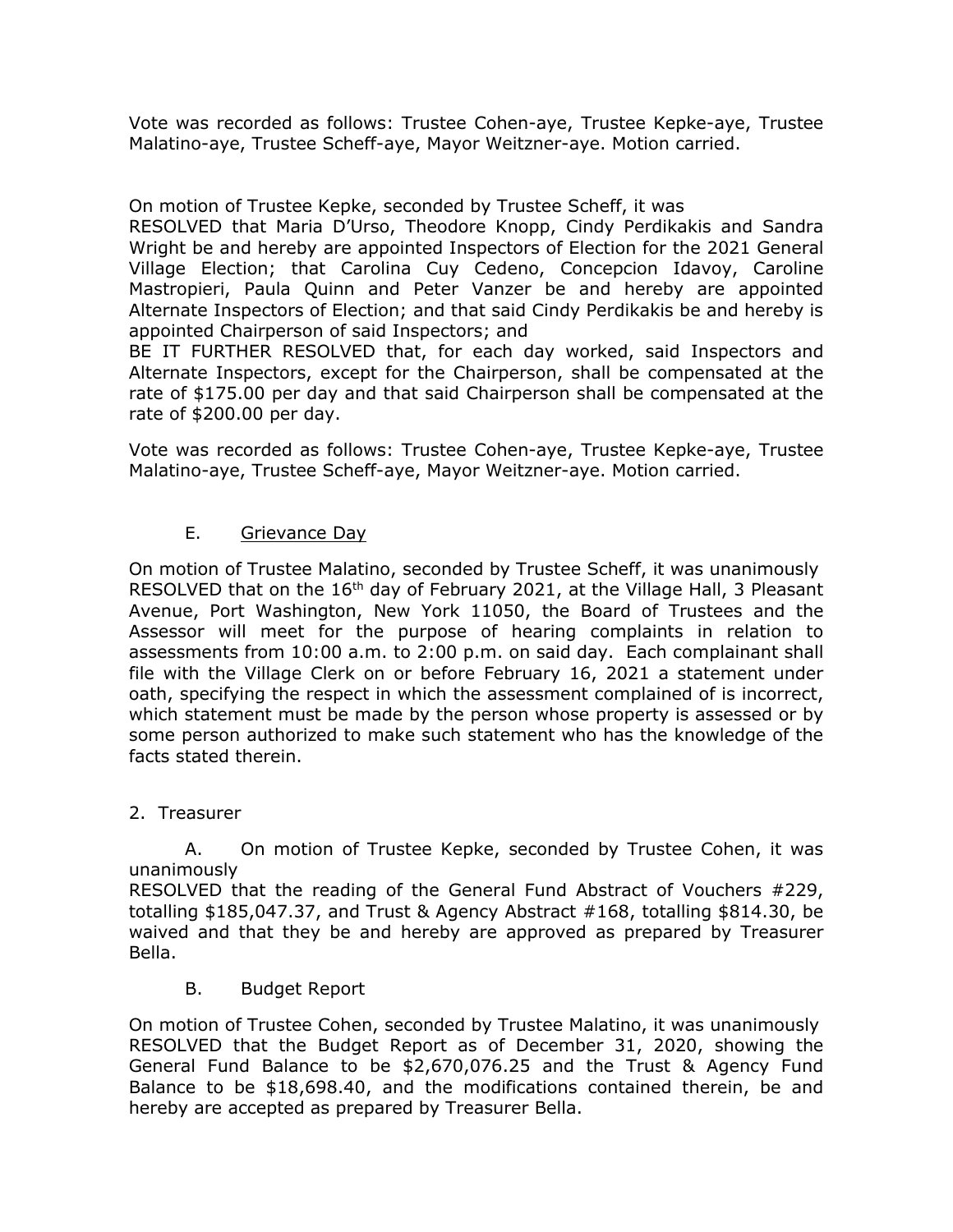C. Trustee Scheff stated that he has reviewed the bank statement reconciliations for December 2020.

# 3. Reports

# A. Public Works

On motion of Trustee Cohen, seconded by Trustee Malatino, it was unanimously RESOLVED that the Public Works Department report for the month of January 2021 be and hereby is accepted as submitted by Superintendent Novinski.

# B. Building Department

On motion of Trustee Kepke, seconded by Trustee Scheff, it was unanimously RESOLVED that the Building Department report for December 2020/January 2021 be and hereby is accepted as submitted by Superintendent Barbach.

# C. Emergency Management & Traffic Safety

On motion of Trustee Scheff, seconded by Trustee Kepke, it was unanimously RESOLVED that the Emergency Management and Traffic Safety reports for the month of January 2021 be and hereby are accepted as presented by Commissioner Kaplan.

D. Beautification Commission

On motion of Trustee Malatino, seconded by Trustee Scheff, it was unanimously RESOLVED that the Beautification Commission report for the month of January 2021 be and hereby is accepted as presented by Commissioner Roth.

E. Justice Court

The Board accepted the Justice Court report for November 2020.

# 4. Business: Geographic Information Support Services – H2M

On motion of Trustee Kepke, seconded by Trustee Scheff, it was unanimously RESOLVED that the Village engage the services of H2M Architects + Engineers to provide On-Call Geographic Information System Support Services, at a fee not to exceed \$7,500.00, and as more particularly set forth in its proposal LP201535 dated December 21, 2020.